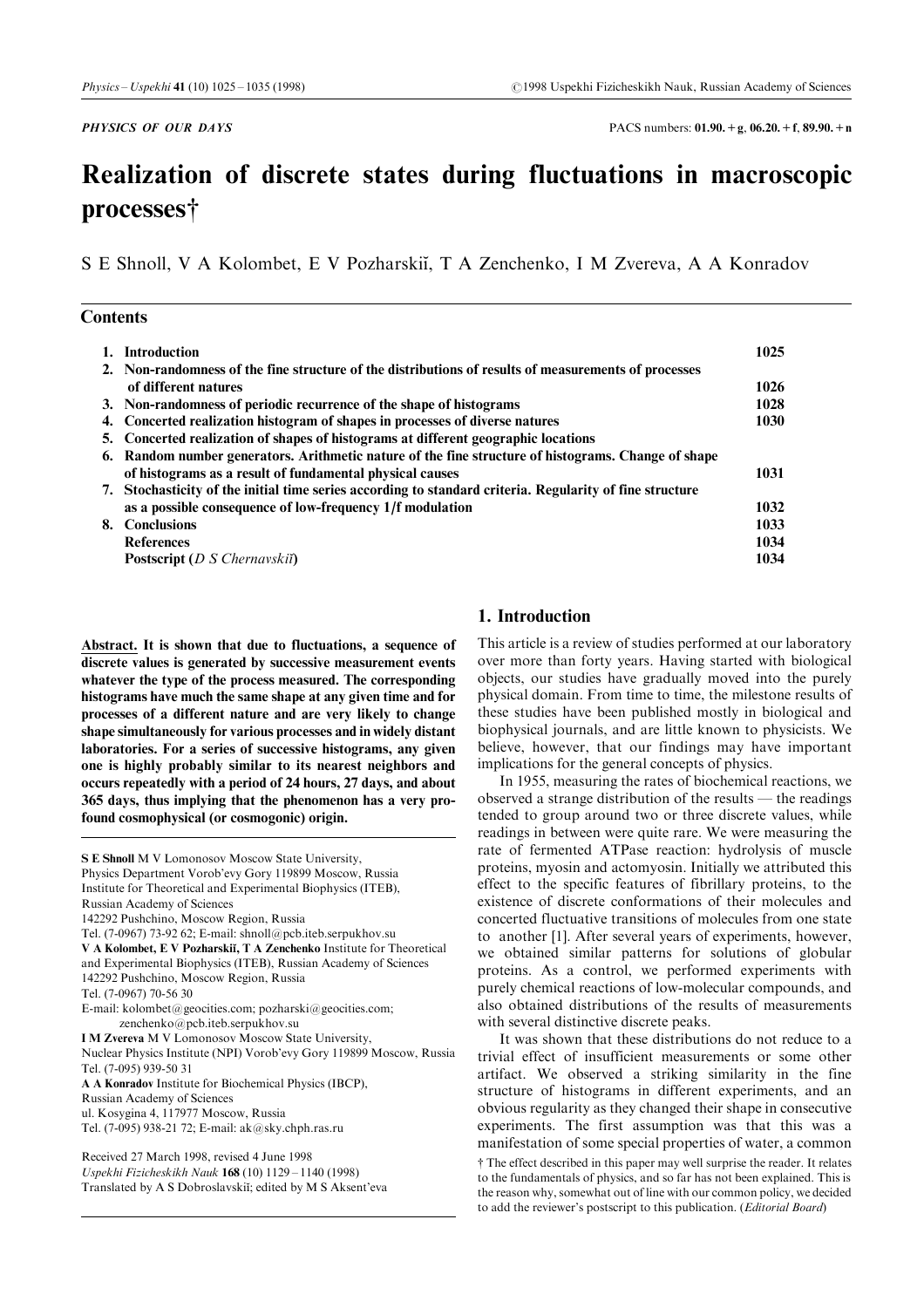solvent in all these reactions. However, similar distributions of reaction rates were observed when studying the reaction in non-aqueous solvents. Then (in 1979), by way of the `last control' we obtained detailed distributions of measurements of radioactivity. The effect was stunning: the fine structure of the distribution of the results of radioactivity measurements (the shape of the relevant histograms) was very similar for the measurements of two radioactive preparations in two independent automatic measuring stations (Fig. 9).

Twenty-five years of research brought us to the conclusion that the discrete nature of the distributions of measured quantities is a nontrivial and universal feature. We could mention that these studies, begun with solutions of proteins, stimulated a search for and the study of oscillatory processes in biochemical, chemical and physico-chemical systems [3]. In particular, our work has brought on considerable progress in the study of the Belousov-Zhabotinsky homogeneous oscillatory reaction [4, 5]. It is not possible, however, to attribute the discrete distributions to oscillatory regimes.

By 1983 we were quite certain that 'macroscopic quantization' is characteristic of processes of a fundamentally different nature. It is observed in biochemical reactions with protein macromolecules, in homogeneous chemical reactions with low-molecular compounds, as well as in diverse physicochemical measurements: (a) velocities of latex particles in an electric field; (b) discharge time delay in a neon lamp RC oscillator; (c) transverse relaxation time  $\tau_2$  of water protons using the spin echo technique; (d) amplitude of concentration fluctuations in the Belousov-Zhabotinsky reaction; (e) radioactive decay of various isotopes [6].

Because of the oddity of this phenomenon, we subjected it to a long, thorough and comprehensive investigation. For obvious reasons, our experiments mainly consisted in the measurements of different types of radioactivity.

Special care has been taken to eliminate possible artifacts  $[6 - 11]$ . It was demonstrated that the results do not depend on the measurement techniques and the nature of the phenomena under investigation. The measurements of radioactivity, for example, were performed with Geiger counters, liquid and solid scintillation counters, and solid state detectors. The beta activity of  ${}^{3}H$ ,  ${}^{14}C$ ,  ${}^{32}P$ ,  ${}^{60}Co$ , and  ${}^{204}Tl$  was measured, as well as the secondary x-ray quanta at 5.9 keV and 6.3 keV which accompany the K-capture associated with the 55Fe to 55Mn transformation. The bulk of the experimental data, however, were derived from measurements of the alpha activity of <sup>239</sup>Pu specimens firmly attached to silicon solid state detectors. Control measurements were performed as necessary for eliminating the dependence of the results on the instability of the ambient temperature, power surges, the amplitude cutoff regime, etc. The problem of elimination of artifacts will come up from time to time in our subsequent discussion.

It ought to be noted that the phenomenon in question does not contradict any `fundamentals of science'. In particular, the stochastic nature of radioactive decay and its compliance with Poisson statistics are not questioned. It is only that the existing criteria of validity are insensitive to the fine structure of the distributions. For this reason, the conclusion regarding the regularity of discrete distributions especially clearly follows from the detailed similarity of the shapes of histograms obtained independently in different series of measurements. We have observed such similarity of histograms for simultaneous independent measurements of quite different processes, in laboratories sometimes separated by hundreds and thousands of miles.

By itself, the existence of several narrow peaks and troughs (the `polyextremity' of the histograms) is apparently due to purely arithmetic reasons  $-$  the algorithms of interaction of 'reactants' in the studied processes. In the most general case, these algorithms are based on the operations of multiplication, division, raising to a power. The results of such operations are necessarily discrete  $-$  the probability of a certain reading (for example, the reaction rate) is higher, the greater the number of combinations of multipliers (for example, the instantaneous reactivities) that yield the given value after multiplication (see below). The shape of the relevant distributions  $-$  the fine structure of the histograms  $-\text{will}$  be determined by the distribution of the number of multipliers on the relevant segment of the number axis. This applies to processes of whatever nature. Hence it follows that the conventional Gaussian or Poisson distributions are, as a rule, the result of smoothing of histograms. In a sense, it is the smooth distributions that may be regarded as  $artifacts — the consequence of intentional averaging of the$ results [9].

We see that the discrete distribution of the results of measurements as such is not surprising. The regular time evolution of the fine structure of histograms, however, the similarity of patterns obtained from independent measurements of entirely different processes cannot be attributed to purely mathematical causes, and is a manifestation of the fundamental physical properties of our universe.

Without trying to explain the nature of these properties, we may state that:

because of fluctuations, any sequence of measurements of processes of arbitrary nature yields a series of discrete values. Some of such values occur much more often than others — we observe 'allowed' and 'forbidden' states of macroscopic objects. The corresponding histograms exhibit extrema  $-$  peaks and troughs. The shape of the spectrum of allowed and forbidden states  $-$  the relative distances between the levels and their populations  $\frac{1}{1}$  is at all times similar for processes of different natures, and is very likely to vary synchronously for different processes, even when they occur in laboratories many miles away from each other. There is a certain 'lifetime' for the given shape of histograms: in a series of consecutive histograms, a histogram is most likely to be similar to its closest neighbors. The shapes of histograms are very likely to recur with a period of 24 hours, 27 days, or 365 days. All this (regular time variation of consecutive histograms, similarity of histograms for simultaneous independent measurements of processes of different natures and possibly occurring at different geographical points) points to the existence of a universal cosmophysical (cosmogonic) cause of this phenomenon.

Presented below are some basic facts that support this statement.

# 2. Non-randomness of the fine structure of the distributions of results of measurements of processes of different natures

Figure 1 shows four 'layered' histograms plotted without shifting and smoothing, each based on 1200 consecutive measurements of the radioactivity of an 55Fe preparation. Measurements were performed with a scintillation counter and an ORTEC amplitude analyzer by counting the secondary x-ray quanta at 5.9 keV and 6.3 keV which accompany the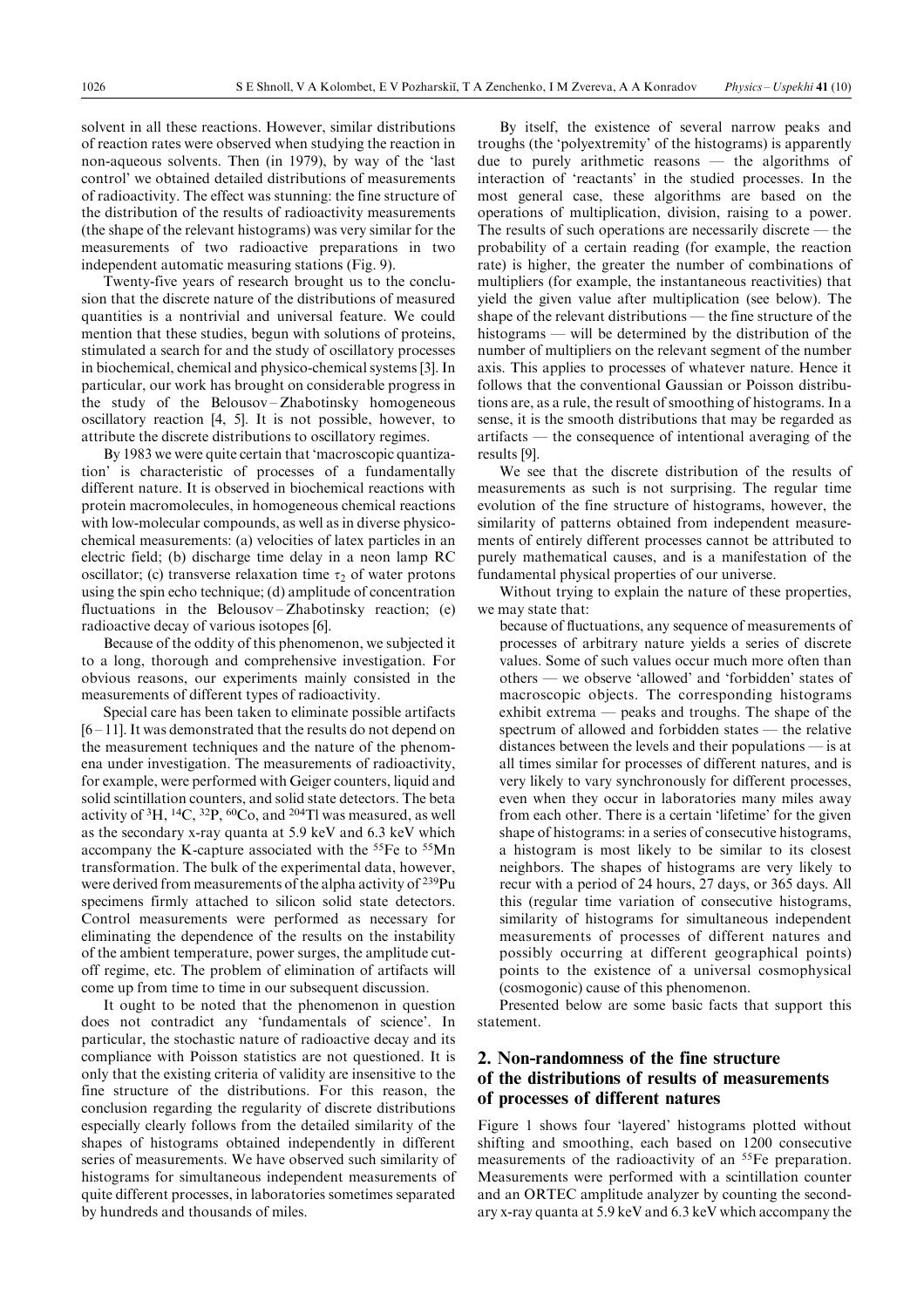

Figure 1. Illustration of the non-randomness of the fine structure of distribution of results of measurements of radioactivity. Four histograms are plotted without shifting and smoothing, each from the results of 1200 consecutive measurements of the radioactivity of a 55Fe preparation. Measured with a scintillation counter and the amplitude analyzer ORTEC by counting the secondary x-ray quanta at 5.9 keV and 6.3 keV which accompany the K-capture associated with the 55Fe to 55Mn transformation. The mean activity is about 31500 pulses per 36 seconds. The steps along the horizontal axis are 30 pulses. Layer lines are drawn after each 100 measurements.

K-capture associated with the <sup>55</sup>Fe to <sup>55</sup>Mn transformation. The mean activity is about 31500 pulses in 36 seconds. The step of the histogram along the horizontal axis is 30 pulses. The 'layer' lines are plotted duration every 100 measurements. The total duration of 1200 measurements in each histogram is 12 hours. The measurements were started at 23:00 on 18 February 1982, and finished at 23:00 on 20 February 1982. Figure 1 illustrates the similarity of shapes of all four independently obtained histograms.

Figure 2 shows the distribution of results of 15000 measurements of alpha activity of a 239Pu preparation, firmly attached to a solid state detector. The length of one measurement is 6 seconds. Such measurements have been carried out in our laboratory round the clock for many years using several detectors. The results of measurements are stored in a computer archive. The horizontal axis in Fig. 2 is graduated in the rate of radioactivity (number of pulses per 6 seconds). The mean activity is about 90 pulses per 6 seconds. The ordinate is the number of measurements that yielded a given rate of alpha activity. The 'layer' lines are plotted every 1000 measurements.

Figures 1 and 2 show the presence of relatively narrow extrema — certain values of the measured quantity are more likely than others. This 'polyextremity' is not due to an insufficient number of measurements: the `discreteness'



Figure 2. Distribution of results of 15000 measurements of radioactivity of a 239Pu preparation, firmly attached to a solid state detector, without shifting and smoothing. The duration of one measurement is 6 seconds. The horizontal axis is graduated in units of radioactivity (pulses per 6 seconds). The mean activity is about 90 pulses per 6 seconds. The vertical axis shows the number of measurements that yield a given value of alpha activity. Layer lines are drawn after each 1000 measurements.

 $increases$  with the number of measurements  $-$  the peaks become taller, and the troughs deeper. Neither can it be attributed to `statistical inertia': the shape of the histograms is independently repeated for simultaneous or nearly simultaneous measurements. Coarsening the histogram (increased pitch or step) smooths out the polyextremity. The polyextremity of the histograms does not contradict the Poisson statistics of radioactive decay: the existing statistical criteria of conformity of hypotheses are insensitive to the fine structure of such histograms. The conclusion concerning the non-randomness of the fine structure follows from the similarity of shape of independently obtained histograms.

The relatively narrow 'peaks' and 'troughs' indicate that the polyextremity of the histograms is not a consequence of probabilistic causes. The width of these extrema in accorprobabilistic causes. The width of these extrema in accordance with Poisson statistics ought to be of the order of  $\sqrt{N}$ , where N is the arithmetic mean. The values  $N_i$  for adjacent extrema are very close, and the relevant distributions ought to be overlapping.

From Figs. 1 and 2 we see that, as the number of measurements increases, the shape of the layer lines becomes more and more articulate. If, however, we use fewer readings for constructing the histograms, we find that the shape of histograms changes continuously. For example, Fig. 3 shows the first 12 out of 150 histograms plotted from 100 consecutive measurements, the same as those used for plotting the layer histogram in Fig. 2. The histograms are smoothed to facilitate visual comparison. We see that the shape of consecutive histograms is different. These differences could have been attributed to an insufficiently large number of samples and to the stochastic nature of the shapes observed. We see, however, that the shapes of some histograms are miraculously similar  $(1 \text{ and } 2, 7 \text{ and } 8, 7 \text{ and } 12)$ .

For conspicuity, in Fig. 4 we present juxtapositions of some histograms from this series. Figure 5 shows the typical distinguishable shapes of histograms. In these diagrams, similar histograms are superimposed to illustrate the adopted criteria of similarity. One can reliably distinguish 15 to 25 shapes (fine structure of discrete distributions)  $-$  the spectra of states realized in the course of fluctuations.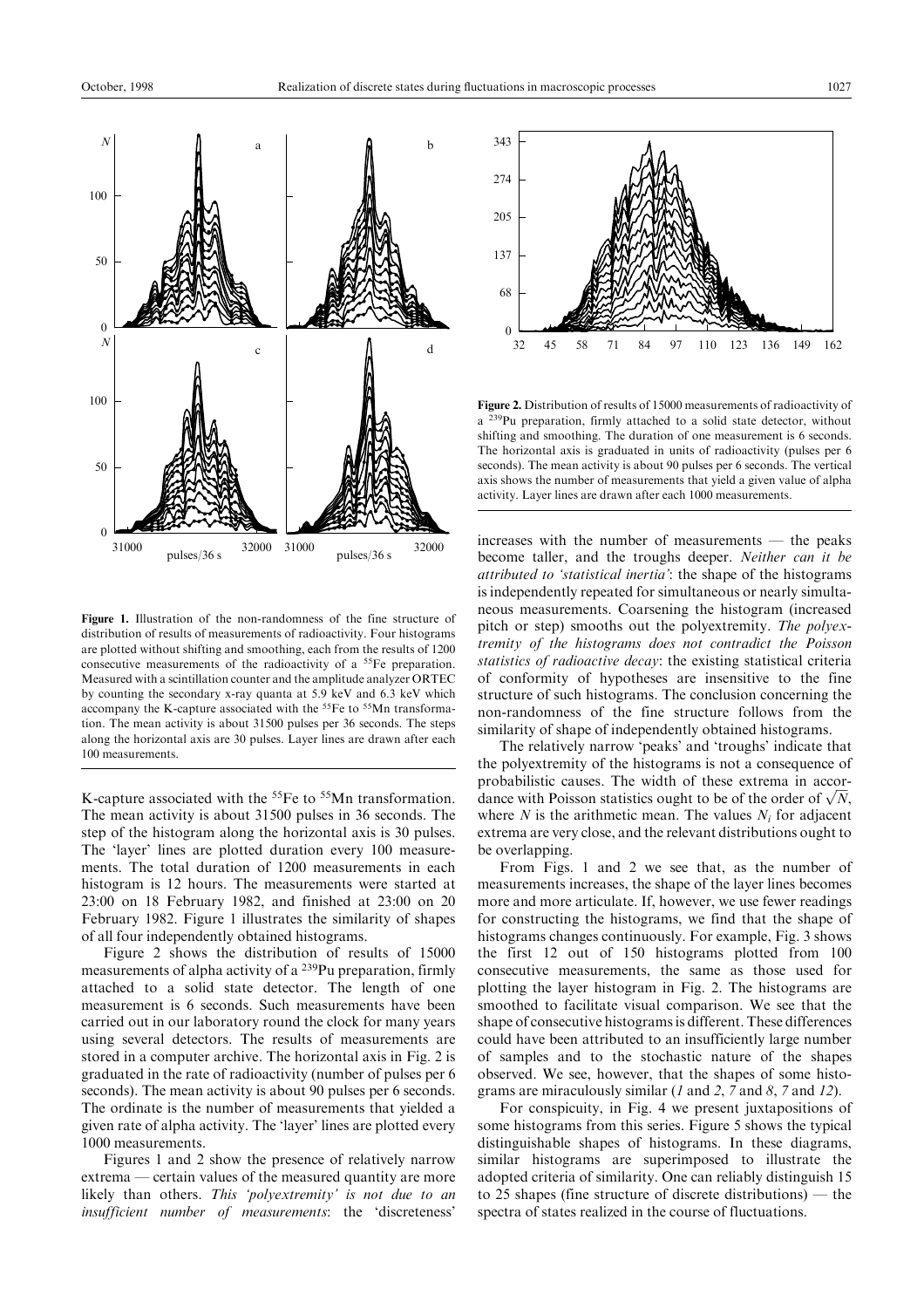

Figure 3. First 12 out of 150 histograms plotted from 100 consecutive measurements, the same asthose used for plotting the histogramsin Fig. 2. Smoothed to facilitate visual comparison.



Figure 4. Juxtapositions of certain histograms from Fig. 3. Illustration of similarity.

# 3. Non-randomness of periodic recurrence of the shape of histograms

Obviously, the likelihood of recurrence of a histogram of an intricate shape is quite small. Even more convincing evidence of the non-randomness of the fine structure of distributions of



Figure 5. Typical distinguishable shapes of histograms. Similar shapes superimposed to illustrate the adopted criteria of similarity.

the results of measurements is the fact that they recur periodically time after time. To show this, we transform the time series into a series of histograms representing the results of measurements (distributions of 60 to 100 consecutive numbers). To compare the shapes of histograms and identify the time between two similar histograms, we used the `Histogram Manager' software developed by one of the authors (E V Pozharskiĭ). To facilitate visual comparison, the histograms are smoothed. The criteria of similarity allow horizontal stretching or contraction of histograms. To eliminate subjective effects in evaluating the similarity, the numbers of consecutive histograms are scrambled. The conclusions are based on comparison of tens and hundreds of thousands of combinations of histograms. As a rule, the number of similar pairs of histograms is from 2 to 5% of the total number of possible combinations.

This analysis revealed that a similar shape in the series of consecutive histograms is most likely to occur at the nearest moment of time. This can be seen from Fig. 6a, b, which show the distribution of time intervals between histograms of similar shape. The histograms were plotted each from the results of 60 measurements of alpha activity of 239Pu preparation over  $6$  seconds  $-$  that is, over a total time of 6 minutes. The step along the horizontal axis in Fig. 6a is 6 minutes. We see that the probability that a given shape of histogram will be repeated is highest in the next time interval: the number of such cases in Fig. 6a is 51. There are 34 such repetitions in the next interval, then 24, and so on, down eventually to  $10 - 15$  cases. For the same results of measure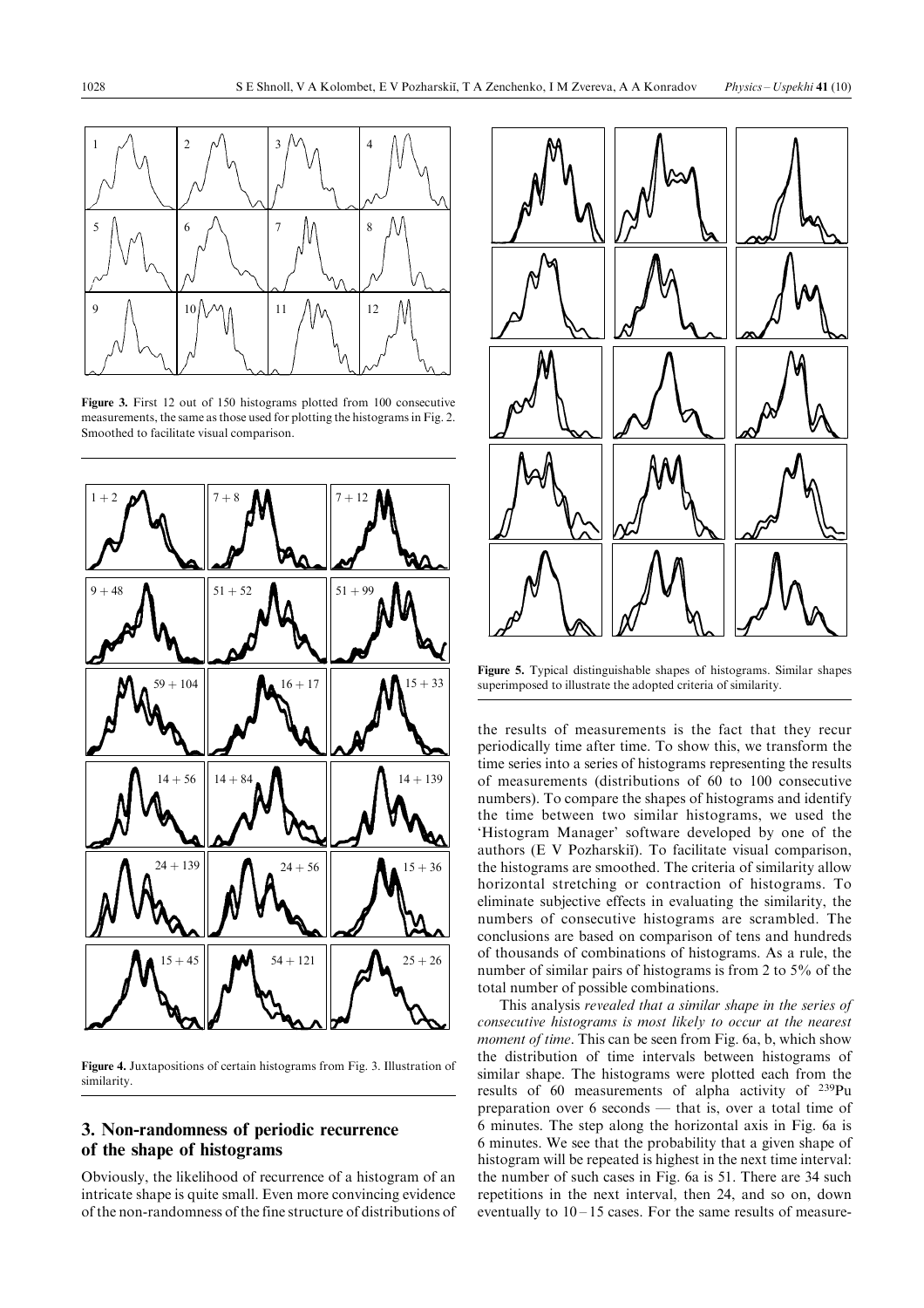ments, in Fig. 6b the step along the axis of abscissas is coarsened to 1 hour (10 histograms). We see that the number of similar pairs is 275 in the next hour, 210 in the hour after the next; 4 or 5 hours later the number of similar pairs reduces to 110 per hour.



Figure 6. Distribution of time intervals between histograms of similar shape. Histograms are plotted each from 60 results of 6-second measurements of alpha activity of  $239$ Pu preparation — that is, over 6 minutes each; (a) the step along the horizontal axis is 6 minutes; (b) the step along the horizontal axis is 1 hour (10 histograms).

The similarity of histograms in `close neighborhood' is remarkable. The histograms are plotted from non-overlapping series of results of independent measurements. Radioactive decay obeys Poisson statistics; the atoms split independently of one another. Therefore, there must be an external cause of the similarity of the respective histograms. What is more, the 'idea of shape' has a certain 'lifetime'  $-$  the probability of recurrence of a given shape is plausibly and reproducibly higher for the nearby time intervals, and falls off with time. Hence it follows that each of the distinguishable shapes of histograms is not random. This non-randomness is not attributable to the properties of the measuring devices: the counters operate according to 0,1 logic. The shape of the histograms does not depend on the pulse discriminator cutoff amplitude, measurement techniques, or some `selective preferences' of counting circuits.

However, numerous attempts to find the time characteristic of the `external force', which determine the shape of spectrum of the realized states, failed. We plotted our histograms from one and the same number of measurements

of varying length, so that the intervals between histograms varied from 1 hour to 1 second. Nevertheless, the shape of the distribution of intervals was the same  $-$  in all cases, the histogram closest in time was the most likely to be similar. Such obvious fractality calls for further investigation.

Recurrence of histograms of the given shape with the periods of 24 hours, 27 days, 365 days, points to the existence of a cosmophysical factor that determines the shape of the histograms.

An analysis of the distribution of intervals between similar histograms in the long-time series indicates that there is not only a relative time dependence (like in the `immediate neighborhood'), but also an absolute time regularity of recurrence of similar histograms.

As follows from Fig. 6, there is a credible increase of the probability of recurrence of a given histogram shape after 24 hours. It is very important that this 24-hour period is observed for both the 6-second measurements (one histogram in 6 minutes), and for the 60-second measurements (one histogram in 60 minutes). In both cases there is a credible increase of the probability of recurrence of a given shape of histograms after 24 hours.

The 24-hour period, like the similarity of 'immediate neighbors', is an indication of the existence of an external agent that influences the object of study. It would be most natural to associate this with the rotation of the Earth. Of course, it is desirable to measure this period with a higher accuracy, which requires further investigation.

Apart from this 'link with the external world' there are others, no less important. We refer to the recurrence of the given histogram shapes with 27-day and 365-day periods. Figure 7 shows the distribution of intervals of recurrence of a given histograms shape around 27 days. These histograms are plotted from 60 results of 6-second measurements of alpha activity of 239Pu preparation. The step in Fig. 7 is 1 hour (10 histograms). The sharpest in Fig. 7 is the extreme corresponding to 27.28 days, which is precisely the synodic period of the Sun with respect to the Earth.

Figure 8 shows the distribution of recurrence of the given histogram shapes after 360–367 days. We note three sharp extremes: 364.4, 365.2, and 366.6 days. The second of these seems 'natural'  $\frac{d}{dt}$  it is the time of the Earth's orbit around the



Figure 7. Distribution of intervals between recurrence of histograms of a given shape around 27 days. Histograms plotted from 60 results of 6-second measurements of alpha activity of  $239$ Pu preparation. The step of distribution is 1 hour (10 histograms).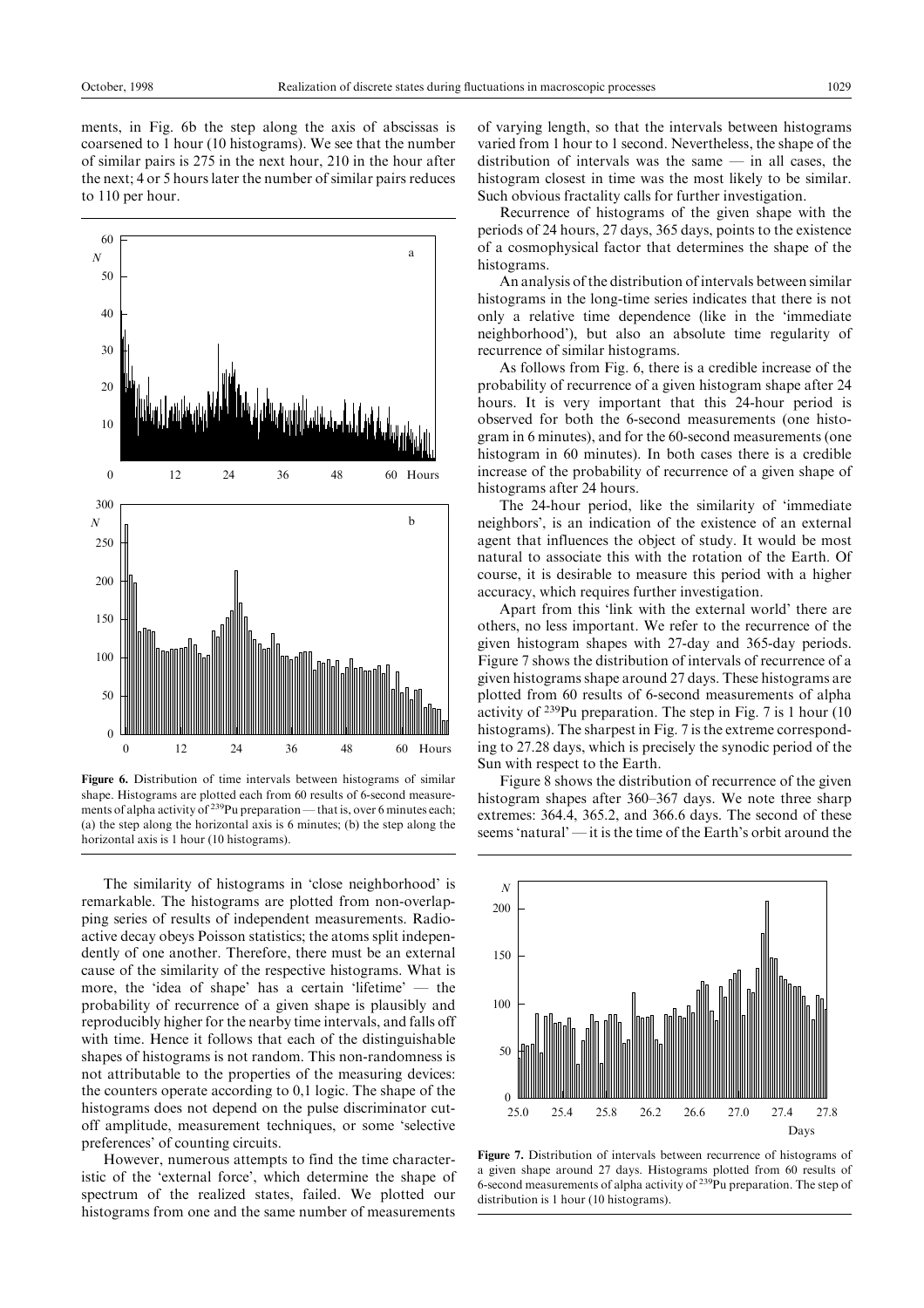

Figure 8. Distribution of intervals between recurrence of histograms of a given shape around  $360 - 367$  days. Histograms plotted from 60 results of 6-second measurements of alpha activity of  $239$ Pu preparation. Observe three sharp extremes, corresponding to recurrence of histograms after 364.4, 365.2, and 366.6 days.

#### Sun. The other two figures call for special interpretation.

From the data presented above it follows that the *'idea of* shape'  $\overline{\phantom{a}}$  the fine structure of distributions of results of measurements of processes of diverse nature  $-$  is determined by cosmophysical factors.

## 4. Concerted realization of histogram shapes in processes of diverse natures

The high likelihood of occurrence of histograms of similar shape in simultaneous independent measurements, including those of processes of diverse natures and at remote geographical locations, is substantial proof of the fundamental nature of the phenomenon under discussion.

The first such result was obtained in December 1980, from measurements of beta activity of two 14C preparations of approximately equal activity with two measuring stations. The histograms exhibited detailed similarity (Fig. 9). Such similarity could not be reduced to any trivial reasons. Subsequently, we have observed this phenomenon over and over again.

An important indication of the nontrivial similarity of the fine structure of the distribution of the results were similar observations related to measurements of processes of diverse natures. We observed similar histograms for simultaneous measurements of the beta activity of  ${}^{3}H$  or  ${}^{14}C$ , the reaction rate of ascorbic acid (AA) and dichlorophenolindophenol (DCPIP), the alpha activity of a  $^{239}$ Pu preparation, the electrophoretic mobility of latex particles, the transverse relaxation time  $T_2$  of water protons, the time delay of a neon lamp discharge in an RC oscillator, and measurements of fluctuations of amplitudes of oscillations in Belousov  $-$ Zhabotinsky reaction. In all these combinations we used different techniques, the nature of the processes was differ-



Figure 9. Synchronous measurements of the radioactivity of two <sup>14</sup>C preparations with two independent automatic measuring stations SL-30 and SL-40 give very similar histograms. Experiment on 28 December 1980.

ent, but the shapes of the histograms were similar with high probability  $[6 - 11]$ .

The similarity of histograms obtained from measurements of processes of different natures is illustrated in Fig. 10 [6, 7]. This diagram shows a superposition of two histograms obtained on 4 July 1984: one is plotted from 250 measurements of the reaction rate of AA and DCPIP, the other from the same number of simultaneous measurements of beta activity of  ${}^{14}C$ . Measurements were carried out in nearby buildings with



Figure 10. Similarity of histograms obtained from simultaneous measurements of processes of different natures [6, 7]. Juxtaposition of two histograms obtained on 4 July 1984: one is plotted from 250 measurements of the reaction rate of AA and DCPIP, the other from the same number of simultaneous measurements of the beta activity of <sup>14</sup>C.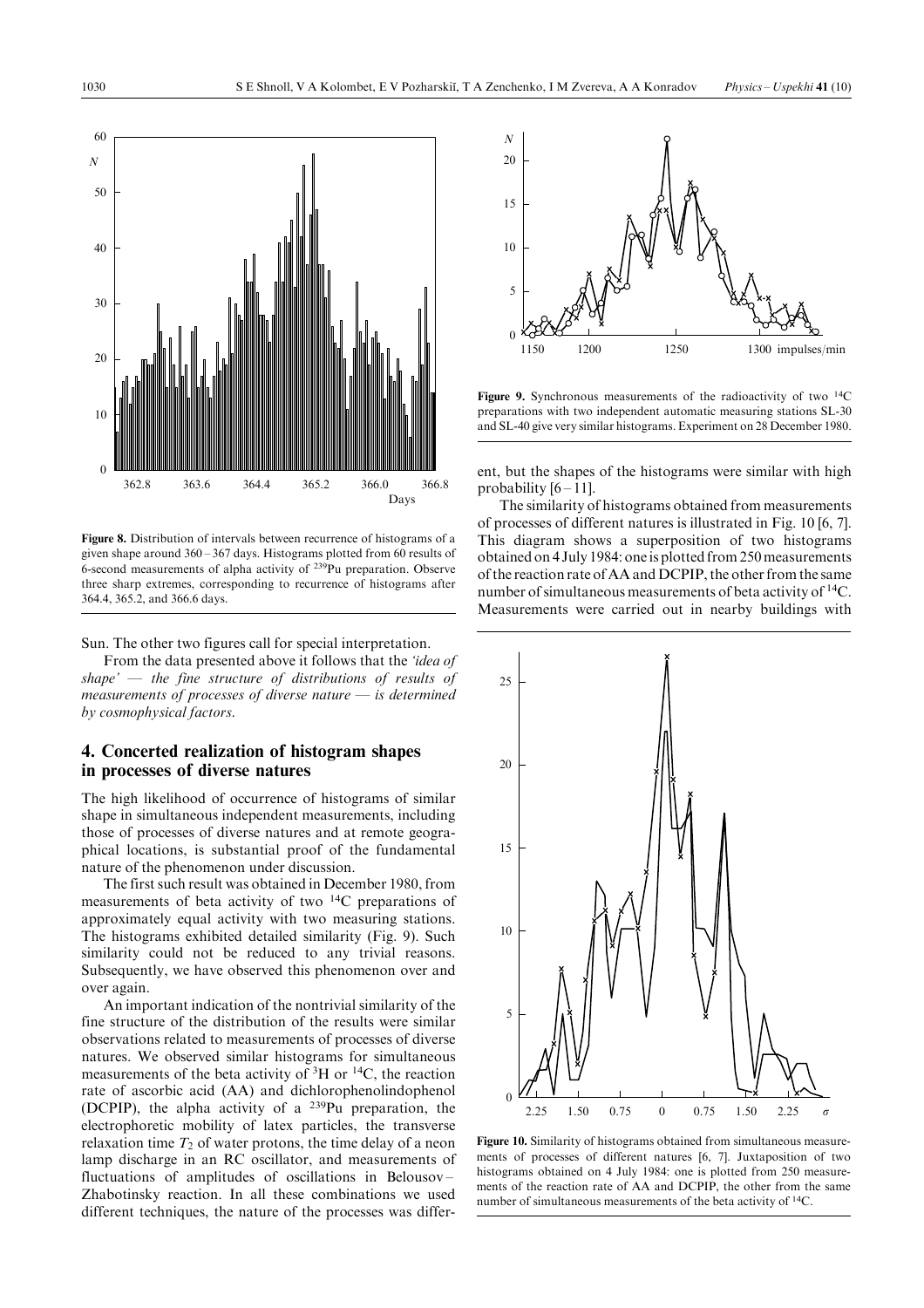different techniques. The reaction rate was measured with a photocolorimeter by the change of optical density, the radioactivity with a liquid scintillation counter in automatic mode. Correctselectionofscalealongthe horizontalaxisisimportant for juxtaposition of histograms that characterize different processes. In this case the scale is expressed in units of mean square deviation for both processes.

The credibility of this effect can be evaluated from the distribution ofintervals between similar histograms.Figure 11 shows such a distribution obtained from comparison of histograms plotted from measurements of the alpha activity of two 239Pu preparations with two independent solid state detectors. We see that the probability that two histograms are similar is much higher for simultaneous histograms (time lag zero) than for histograms obtained at different times. From 541 pairs of similar histograms in this distribution, 154 pairs have been taken simultaneously. The probability of getting similar histograms is high enough in the adjacent time intervals to each side, and falls rapidly thereafter.



Figure 11. Distribution of deviations from exact synchronous coincidence of the shape of histograms plotted from the results of measurements of alpha activity of two preparations of  $239$ Pu in Pushchino on 31 January  $\overline{\phantom{a}}$ 2 February 1996. The horizontal axis is graduated in time lag intervals; the vertical axis shows the number of pairs of histograms corresponding to the given deviation.



Figure 12. Distribution of intervals between similar histograms plotted from the results of measurements of alpha activity of 226Ra, 218Po, and 214Po with one solid state detector equipped with amplitude analyzer. Similar histograms are most likely to occur simultaneously (time lag zero).

A much sharper pattern was obtained by one of the authors (I M Zvereva) from measurements of the alpha activity of various isotopes of the 226Ra family, which is in secular equilibrium with the products of decay <sup>222</sup>Rn, <sup>218</sup>Po,  $214P_0$ ,  $210P_0$  [12]. The different energies of alpha particles from these isotopes permit separate measurement of the alpha activity of each isotope with one and the same solid state detector equipped with an amplitude analyzer. Figure 12 shows the distribution of intervals between similar histograms, plotted from the measurements of alpha activity of  $226Ra$ ,  $218Po$ , and  $214Po$ . We see that the probability of independently obtaining similar histograms is much higher for simultaneous measurements (time lag zero) than for any other time interval. This phenomenon has been discussed at length in a special publication [13].

### 5. Concerted realization of shapes of histograms at different geographic locations

In the experiments performed in March-July of 1982, we compared the shapes of histograms plotted from synchronous measurements of alpha activity of 239Pu preparation using a solid state detector in Moscow (MIFI, N B Khokhlov, M P Sharapov), and measurements of beta activity of  $^{14}C$ using a scintillation counter in Pushchino (IBF, V I Bruskov, V D Razhin). With the laboratories separated by more than 100 kilometers, over 60% of synchronous pairs of histograms were similar in shape.

In  $1983 - 1984$ , similar comparisons of histograms were performed from measurements of beta activity of 3H in Leningrad (A Yu Sungurov), and alpha activity of 239Pu preparation in Pushchino ( V A Kolombet). With a distance between the laboratories of over 700 kilometers, we found a credible similarity of the shapes of histograms plotted from these measurements.

Similar results were obtained from comparison of the shapes of histograms plotted from measurements of fluctuations of parameters of the Belousov – Zhabotinsky reaction in Tomsk (L P Agulova), and fluctuations of the reaction rate of AA and DCPIP in Pushchino.

Measurements of the alpha activity of a 239Pu preparation were performed by A N Zaikin in 1987 aboard a ship in the Pacific, in 1988 in the Indian Ocean, and in 1990 by one of the authors (V A Kolombet) beyond the Arctic Circle at the Belomor [White Sea] biological station of Moscow State University. In all cases the results were compared with synchronous measurements in Pushchino.

Figure 13 shows the distribution of time intervals between similar histograms plotted from the measurements on board ship in the Indian Ocean and in the laboratory in Pushchino. We see that the likelihood of obtaining similar histograms is high for synchronous measurements. Similar results were obtained for measurements in the Arctic region.

We ought to note that the measurements on board ship in the Indian Ocean, at the Belomor biological station of Moscow State University, and in Pushchino were performed in the same time zone: the longitudes of these locations are close.

The synchronous measurements in the Pacific and in Pushchino give a more intricate pattern: the distributions of time intervals between similar histograms show several credible extremes. Their subsequent analysis may reveal more complicated time regularities at different geographical locations.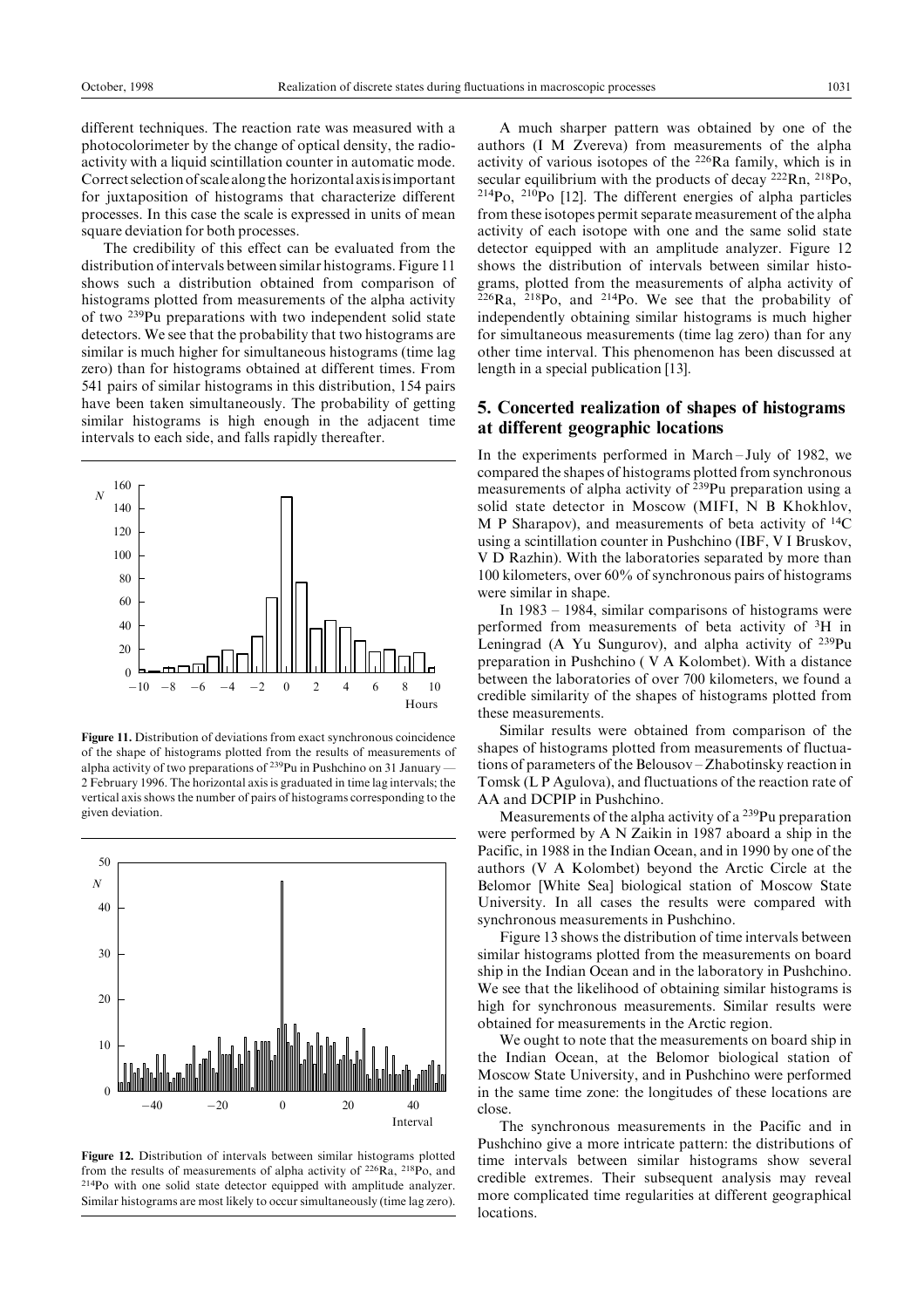

Figure 13. Distribution of intervals between similar histograms plotted from the results of measurements performed on board ship in Indian Ocean and in the lab in Pushchino. Similar histograms are most likely to occur simultaneously (time lag zero).

Among other things, the juxtapositions of histograms plotted at different geographical locations dispel suspicions that these effects may be attributable to some artifacts like variations of frequency or voltage in the mains, temperature drift, radio static. Measurements carried out with autonomous power supply, inside the steel hull of the ship, with miles of seawater under keel, yield histograms that are similar to those obtained thousands of miles away in the institute laboratory in Pushchino  $-$  this can hardly be attributed to artifacts.

# 6. Random number generators. Arithmetic nature of the fine structure of histograms. Change of shape of histograms as a result of fundamental physical causes

In view of the arguments developed above, it would be natural to compare the fine structures of distributions derived from two random sources: a physical source (radioactive decay), and a mathematical random number generator (a computer program). The result that we obtained many years ago was striking: the shapes of computer-generated histograms simulating Poisson statistics were exactly the same as those plotted from measurements of radioactivity.

We plotted a finite number of clearly distinguishable shapes, and these typical shapes were quite similar for the two sources. Further analysis, however, revealed a fundamental distinction between the two 'generators'. The probability of recurrence of computer-generated histograms does

not decrease as the time interval increases — there is no effect of `immediate neighborhood', and there is no periodicity. Accordingly:

1. The characteristic discrete shapes of histograms as such are attributable to arithmetic causes, which are similar for physical processes and for computer programs.

2. In the case of physical processes, however, the arithmetic causes that give rise to discrete distributions are controlled by an external, universal, global agency.

The main arithmetic cause of discrete distributions of results in physical and mathematical generators of random numbers are apparently the algorithms of multiplication, division, raising to a power, which are similar in both cases [9].

As a matter of fact, all physical processes are based on interactions.In the case of inelastic interactions of fluctuating quantities, the rates of the processes under consideration are most generally determined by the product of instantaneous values of reactivities (concentrations) or reactants:

$$
V_t = k[A]_t[B]_t,
$$

where  $V_t$ ,  $[A]_t$ ,  $[B]_t$  are the instantaneous values, respectively, of the reaction rate (that is, the measured quantity), and the concentrations of reactants A and B. If the measurement is repeated many times, the quantity  $V_t$  will be determined by the random combination of  $[A]_t$  and  $[B]_t$ . It is obvious that some values of  $V_t$  will occur more frequently than others (if there are many possible combinations of  $[A]_t$  and  $[B]_t$  that give the same value of  $V_t$ ). The product will never be a prime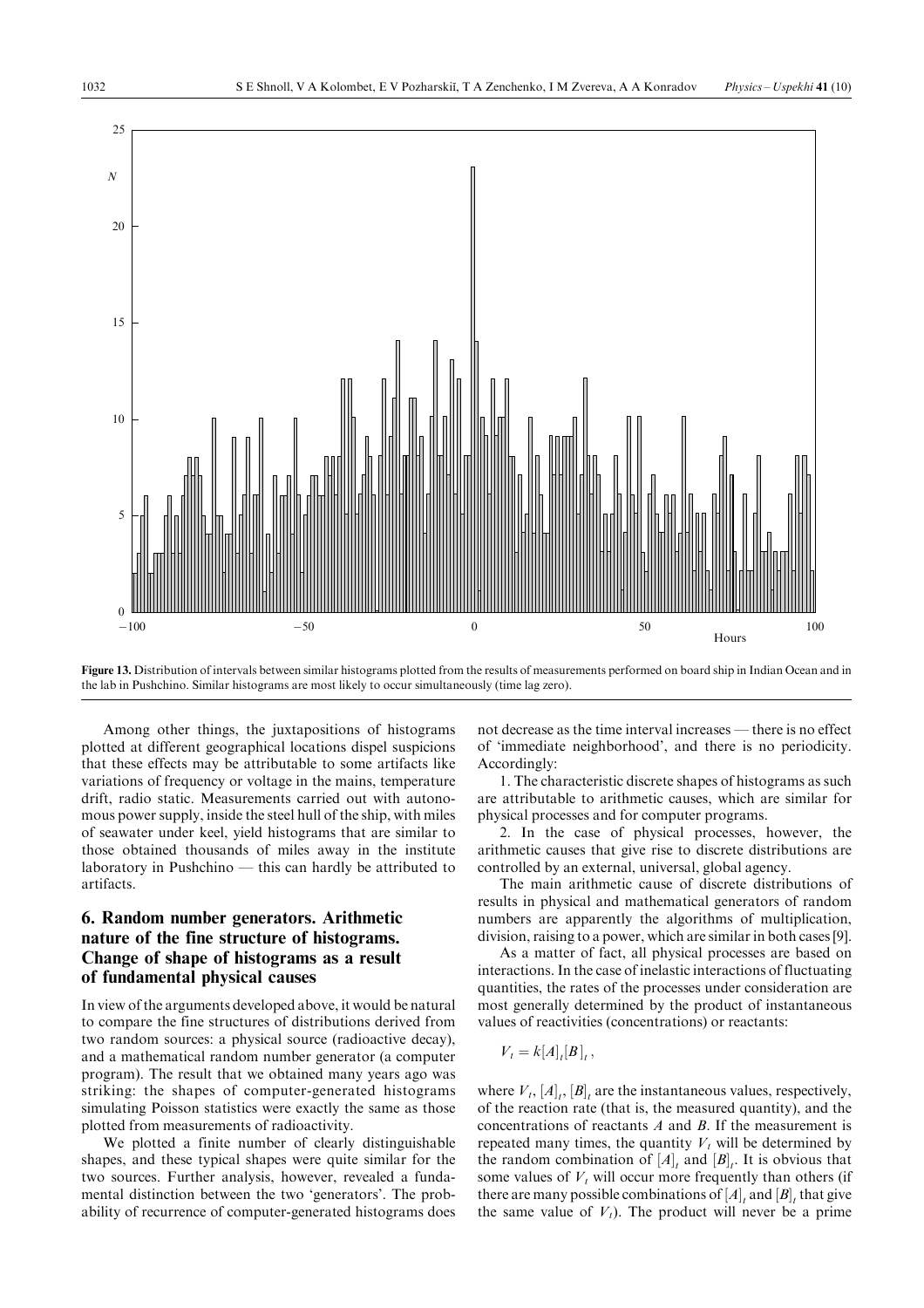number. In other words, the frequency of occurrence of a given  $V_t$  is determined by the number of all possible factors that give this number. These simple considerations indicate that the realization of all possible combinations of factors (which in our case are the instantaneous values of  $[A]_t$  and  $[B]_t$ ) ought to give discrete distributions of the probability of realization of  $V_t$ . In the limit, the shape of these distributions will be determined by the distribution of the number of factors over the natural number axis. It ought to be observed that the shape of distributions will be more regular, the more exhaustive is the involvement of all possible random combinations of the possible factors.

In this way, discrete distributions with sharply uneven probability of realizations of different values of measured quantities are a necessary consequence of the algorithms of interactions in most diverse processes. Real physical processes may involve more complicated stagewise processes. This, however, will only further increase the discrete nature. Smooth distributions only result from artificial procedures: averaging and smoothing of histograms.

In the computer generators of random numbers the situation is similar. All these generators are based on the algorithms of multiplication and division  $-$  the counterparts of inelastic interactions in physics. The attempt to `randomize' the result further by deleting first or last digits in decimal numbers does not remove the discreteness caused by the operations of multiplication or raising to a power.

In view of this, the computer generators of random numbers may serve as a valuable model for studying the arithmetic nature of discrete distributions.

It is much more difficult to envision the nature of the universal agency that controls the realization of particular shapes of discrete distributions. One possibility is the change of scale in the natural numbers — the change of the 'size of unity'. One may think of the unit of time, for example. Such global change of the universal scale may be caused by  $gravitational factors — a change in the spacetime curvature.$ A sound analysis of such a hypothesis will possibly require experiments under different gravitational perturbations.

# 7. Stochasticity of the initial time series according to standard criteria. Regularity of fine structure as a possible consequence of low-frequency 1/f modulation

It would be natural to inquire into the linkage of discrete distributions with the regularities of time evolutions of the processes under consideration. Numerous applications of traditional techniques failed to reveal such a linkage for the processes of our concern. As ought to be expected, the process of radioactive decay according to conventional criteria is fairly stochastic  $\frac{d}{dt}$  is a 'white noise' [14]. One could draw an analogy with atomic spectra: the energy levels are discrete, and transition between the levels is a random process. In our case, however, only the shape of the histograms is invariant: the relative distance between levels, and the relative `population' of these levels. Absolute distances (in units of the measured parameters for different processes) may differ, but the similarity of shape of the relevant histograms remains. This allows linear stretching and compression of the diagrams to be performed. Thus, the `macroscopic quantization' differs from the quantization of energy.

The mean square amplitude of macroscopic fluctuations apparently varies with the time independently of the shape of the histograms. There are reasons to believe that this parameter also depends on cosmophysical factors. In particular, the mean square amplitude of the `spread of results' in the studies of chemical and biochemical processes exhibits almost an exactly inverse correlation with solar activity. This is illustrated in Fig. 14 [6, 7].

The statement that there is no linkage between the varying shapes of histograms and the features of time series may have



Figure 14. Relative mean square amplitude of 'data scatter'  $(\sigma, \frac{9}{6})$  in the measurements of chemical and biological processes is inversely correlated with solar activity  $-$  the Wolf numbers W [6, 7].

to be revised because of a very conspicuous mirror symmetry in the series of consecutive histograms. Many histograms (about 30%) will coincide if mirror-rotated with respect to the vertical axis. This also applies to histograms of a very complicated shape. This mirror effect, and the existence of `right-hand' and `left-hand' histograms, could be explained through the low-frequency  $1/F$  modulation of the time series. In this case the characteristic shape of histograms will be determined by the relative amplitude and frequency of such modulation, and the mirror effect could be interpreted as a phase shift of the segments of time series used for plotting the histograms [15].

The purpose of this paper being the phenomenological presentation, we shall confine ourselves to the above discussion.

# 8. Conclusion

Concluding this brief account of studies performed at our laboratory, we would like to anticipate some naturally arising questions. Forty years have passed since our first publication in 1958 [1]. Why then there have been no results from other laboratories? We believe that the main reason is that other researchers are too well aware of the `principles of science'. We are talking of the 'spread of readings' of measurements. The `spread of readings' is something to be eliminated rather than studied. When physicists or chemists get a scatter of data greater than anticipated on account of inaccuracies of individual stages of investigations, the physicist will reach out for his soldering iron and screwdriver, and the chemist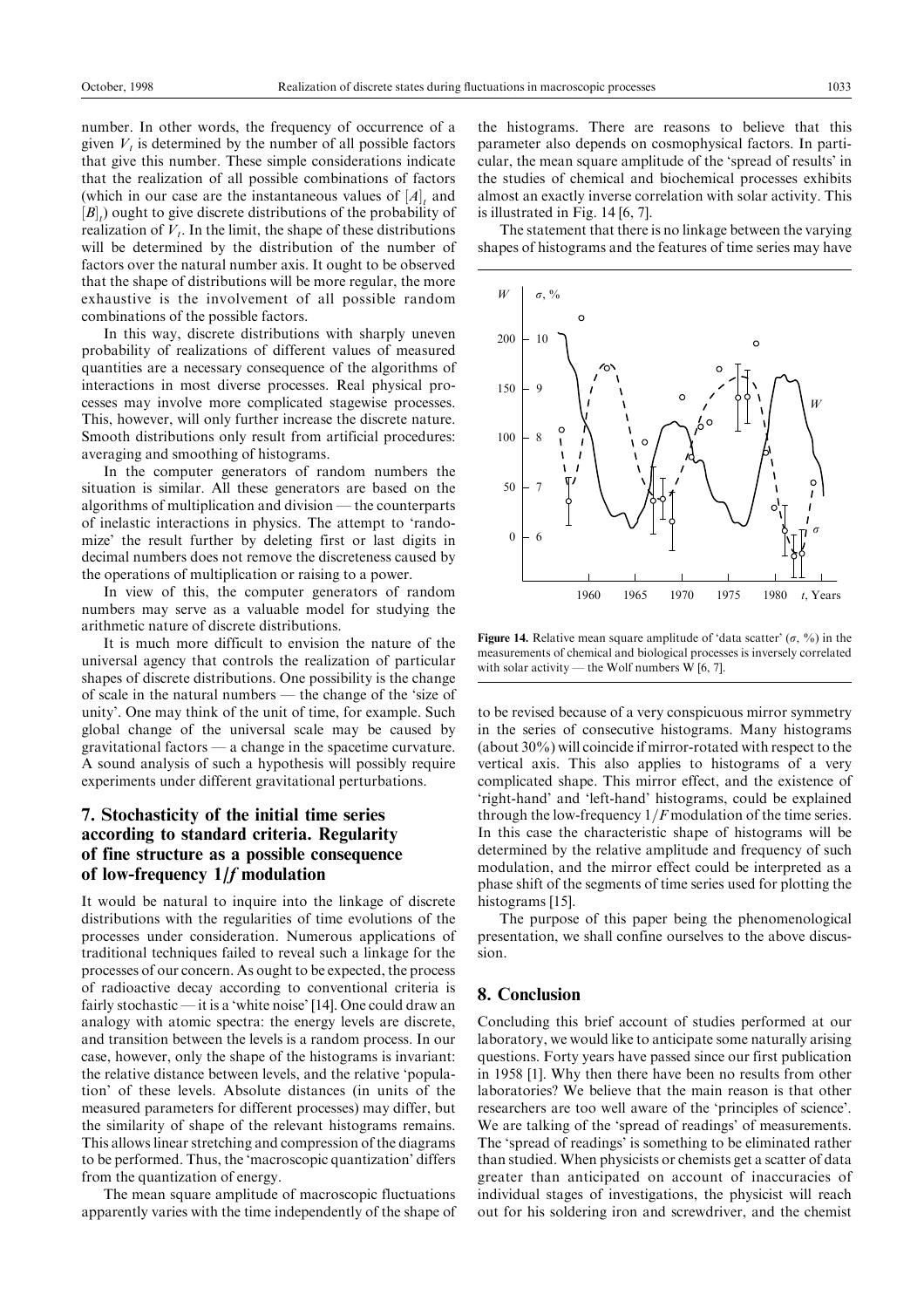will check the purity of reactants and the quality of distilled water. Another reason is that the accepted methods of statistical data processing based on the central limit theorems are not suited for analysis of the fine structure of the distributions. The criteria of conformity of hypotheses just `overlook' this fine structure. The distributions are averaged and smoothed, which does not hinder calculation of the first three statistical moments. Moreover, the majority of problems do not require knowledge of the fine structure of the distributions. A third reason is a lack of confidence in that this phenomenon is at all possible. The scatter of data is associated with the concept of `error'. We have spent many years looking for possible artifacts. Our main task therefore consisted in proving the `theorem of existence'. This task may be deemed completed. The acceptance of the phenomenon itself — the realization of the discrete spectrum of allowed states, which at any given time is similar for processes of entirely different nature, and which is attributable to cosmophysical forces — requires some psychological effort. It ought to be observed that for many years the process of plotting and comparing histograms was extremely laborious and time-consuming. It was only the development of computer software by one of the authors (E V Pozharskii) that has facilitated this process and greatly improved the efficiency of our daily work. The proof of existence of the phenomenon is the first necessary step. There are many interesting problems that have to be studied. A number of theorems need to be proved, and new computer techniques developed. Experiments must be performed on satellites and space stations. A network for simultaneous measurements at different geographical locations ought to be organized. Finally, and most importantly, we need to develop a theory that will explain the nature of this phenomenon. All this is to be done in the future. The task of this paper is accomplished — we have introduced the object of future research.

The authors are deeply grateful to S E Severin, L A Blumenfel'd, G M Frank, G R Ivanitskii, M N Kondrashova, V A Tverdislov, F I Ataullakhanov for their encouraging support over the many years of this study. We are grateful to Thomas F Peterson for valuable discussions and invaluable long-term financial support. We wish to thank B M Vladimirsky and A N Zaikin for valuable discussions, and T Ya Britzyna, N P Ivanova, L M Ovchinnikova, T S Malova, N N Torbina, N V Udal'tsova,E V Deshcherevskaya for their assistance in the experiments. Very useful were discussions at the seminars of S S Gershtein in Protvino and V L Ginzburg in FIAN. The work was supported by RFFI Grant 96-15-97853.

#### References

- 1. Shnol' S E Voprosy Meditsinskoĭ Khimii 4 (6) (1958)
- 2. Shnol' S E, in Molekulyarnaya Biofizika (Molecular Biophysics) (Ed. G M Frank) (Moscow: Nauka, 1965) p. 56
- 3. Shnol' S E, in Kolebatel'nye protsessy v biologicheskikh i khimicheskikh sistemakh (Oscillatory processes in biological and chemical systems) (Ed. G M Frank) (Moscow: Nauka, 1967) p. 20
- Belousov B P, in Sbornik referatov po radiatsionnoĭ meditsine za 1958 god (Collected abstracts on radiation medicine for 1958) (Moscow: Medgiz, 1959) p. 145; Avtovolnovye protsessy v sistemakh s diffuzieĭ (Autowave processes in systems with diffusion) (Ed. M T Grekhov) (Gorky: 1981) p. 176
- Zhabotinskii A M Kontsentratsionnye avtokolebaniya (Concentration self-oscillations) (Moscow: Nauka, 1974)
- 6. Shnol' S E, in Itogi nauki i tekhniki. Molekulyarnaya biologiya (Advances in science and technology. Molecular biology) Vol. 5 (Ed. V P Skulachev) (Moscow: VINITI, 1985) p. 130
- 7. Udal'tsova N V, Kolombet V A, Shnol' S E Vozmozhnaya kosmofizicheskaya obuslovlennost' makroskopicheskikh fluktuatsii v protsessakh raznoi prirody (Possible cosmophysical origin of macroscopic fluctuations in processes of diverse nature) (Pushchino: ONTI NTsBI, 1987)
- 8. Shnol' S E et al. Biofizika 34 711 (1989)
- 9. Shnol' S E et al. Biofizika 37 467 (1992)
- 10. Shnol' S E, Kolombet V A Fizicheskaya mysl' Rossii (1) 87 (1995)
- 11. Shnol' S E et al. Biofizika 40 865 (1995)
- 12. Shnol' S E et al. Rossiiskii Khimicheskii Zhurnal 41 (3) 30 (1997)
- 13. Zvereva I M et al. Biofizika 43 732 (1998)
- 14. Bodrova N B, Udal'tsova N V, Ivanov P S, Shnol' S E "O nesluchaĭnosti formy "nesostoyatel'nykh" gistogramm" (On the non-randomness of shape of `inconsistent' histograms), Preprint IBF AN SSSR (Pushchino: NTsBI, 1989)
- 15. Zaikin A N Private communication

#### Postscript

The paper that you have just read is somewhat out of the ordinary. Professor Shnol' is a known biologist, but the paper deals not so much with biology as with pure physics – radioactive decay. Many years of experiments have led to the discovery of several (to be more precise, two) new phenomena.

The purpose of this comment is to discuss why these phenomena may be of interest to physicists, and what role they may play in the development of science. We assume that the results of these experiments are credible and are not artifacts. The doubtful may repeat the experiments and confirm (or refute) the results.

The first phenomenon is associated with the peculiar nature of fluctuations in radioactive decay and in other processes. Let us explain it using the example of alpha decay. Consider a series of measurements of the number of fissions. Select a time interval  $\Delta t$  such that the mean number of fissions  $\bar{n}$  over the time  $\Delta t$  is much greater than one (for example,  $\Delta t = 6$  s, and  $\bar{n} \approx 100$ ). Assume that the total time of measurements T is long enough,  $T \geq \Delta t$ , so that the number of intervals is much greater than one. In each particular interval  $\Delta t_i$  the number of fissions is different from the mean value  $\bar{n}$ .

Now we count the number of intervals for which the number of fissions is  $n_i$ . We denote this number by  $N(n_i)$ , and make it the ordinate; the abscissa is  $n_i$ . This is the procedure for plotting the histograms discussed in this paper.

The phenomenon consists in the following.

At first sight it would seem that the maximum of such a histogram will correspond to the mean number of fissions  $\bar{n}$ , and the height of the bar will decline monotonically as  $n_i$ recedes from  $\bar{n}$ . This prediction is based on the assumption that the bigger the fluctuation, the less probable it is.

Moreover, imagine that some theoretician has decided to simulate the time sequence of alpha decays and plot the appropriate histogram. He knows quantum mechanics well enough to be able to calculate the probability of alpha decay. Now he needs to calculate the probabilities of fluctuations. For doing this, he has two options.

First, he may assume that the fluctuations are distributed at random and obey a certain law that states that large fluctuations are rare compared to small fluctuations (for example, according to Poisson's law). Then he will get a histogram which decreases monotonically with increasing deviation from the mean.